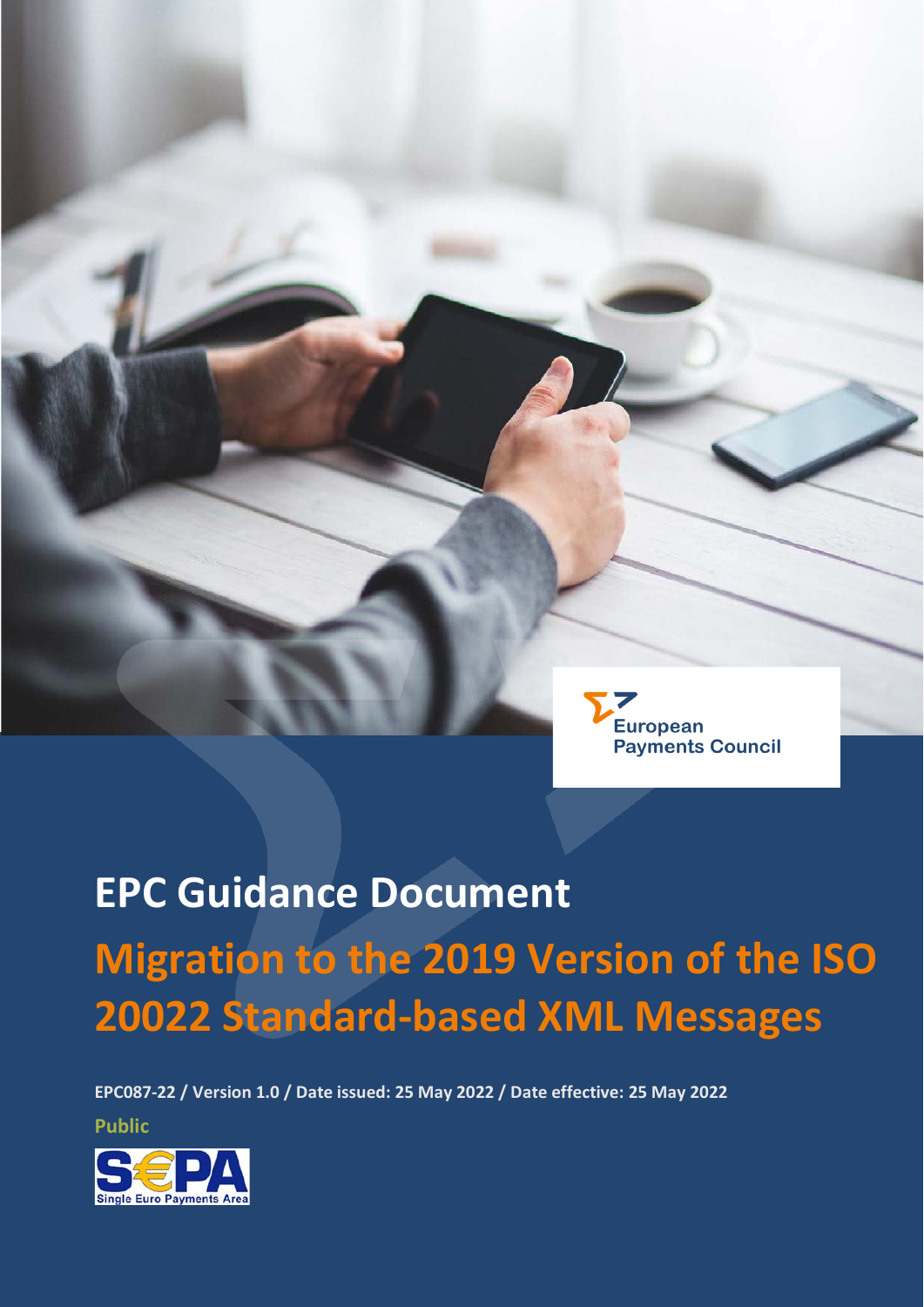## **EPC Guidance Document**



**Migration to the 2019 Version of the ISO 20022** 

**Standard-based XML Messages**

**EPC087-22 Version 1.0 Date issued: 25 May 2022 Date effective: 25 May 2022** **European Payments Council AISBL,** Cours Saint-Michel 30 B-1040 Brussels T +32 2 733 35 33 Enterprise N°0873.268.927 secretariat@epc-cep.eu

### **Table of Contents**

| $\bf{0}$                |                                                                                           |
|-------------------------|-------------------------------------------------------------------------------------------|
| $\mathbf{1}$            |                                                                                           |
| $\overline{2}$          |                                                                                           |
| $\overline{\mathbf{3}}$ |                                                                                           |
| 3.1                     |                                                                                           |
| 3.2                     |                                                                                           |
| 3.3                     |                                                                                           |
| 3.4                     | Payment files sent by payers and payees before 19 November 2023 but to be executed as of  |
| 3.5                     | Payment files sent by Originator PSPs and Creditor PSPs before 19 November 2023 but to be |
| 3.6                     |                                                                                           |
| 3.7                     | Inter-PSP r-transactions, SCT inquiries or related responses to be executed as of 19      |
| 3.8                     |                                                                                           |
| 4                       |                                                                                           |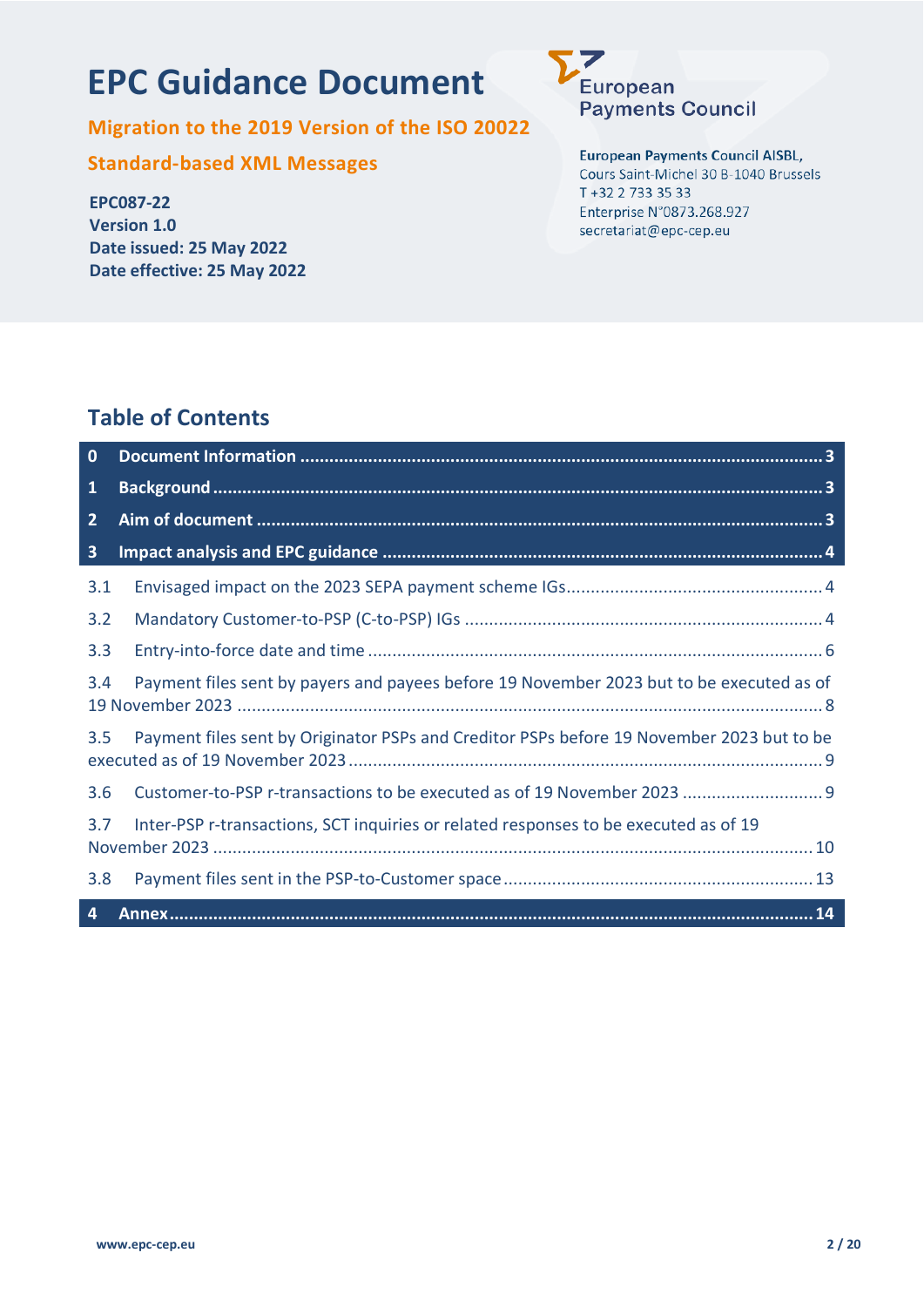

#### <span id="page-2-0"></span>**0 Document Information**

| <b>Issue</b><br>number | <b>Dated</b> | <b>Reason for revision</b>                                        |
|------------------------|--------------|-------------------------------------------------------------------|
| V1.0                   | 25/05/2022   | Final review by the April 2022 Scheme Management Board<br>meeting |

#### <span id="page-2-1"></span>**1 Background**

One change request from the 2020 EPC SEPA payment scheme rulebook change management cycle suggested the migration of all ISO 20022 XML-based messages used in the four EPC SEPA payment scheme rulebooks to the 2019 version of the ISO 20022 messaging standard.

The EPC decided to include this change request in all **2023** SEPA payment scheme rulebooks and the related Customer-to-PSP and Inter-PSP Implementation Guidelines (IGs) entering into force on 19 November 2023.

These 2023 SEPA payment scheme rulebooks and related IGs also include **business and/or functional rule changes** that the EPC approved at the end of the 2022 SEPA payment scheme rulebook change management cycle.

The implementation of a major version change of the used ISO 20022 messages in combination with the implementation of new/amended business and/or functional rules in a single rulebook release, may form a challenge for some SEPA payment scheme participants.

To ease this potential challenge, the EPC published the 2023 SEPA payment scheme rulebooks and related IGs in **May 2022** instead of November 2022. This gives the SEPA payment scheme participants and all other relevant stakeholders 18 months instead of the standard 12 months to do these changes.

#### <span id="page-2-2"></span>**2 Aim of document**

The guidance document is addressed to SEPA payment scheme participants and to payment endusers using ISO 20022 standard-based XML messages for the initiation and/or the acceptance of SEPA (Instant) Credit Transfer (SCT (Inst)) and SEPA Direct Debit (SDD) transactions in the Customer-to-Payment Service Provider (C-to-PSP) space and/or the PSP-to-Customer (PSP-to-C) space.

The document determines the concrete impact of such ISO version migration on the various SEPA payment scheme processes for SEPA payment scheme participants and for the payment end-users concerned.

It also gives guidance to SEPA payment scheme participants and payment end-users on how they can deal with the SEPA payment initiation, acceptance and processing aspects affected by the ISO version migration.

In the run-up to the 19 November 2023 entry into force date, this document may be updated from time to time based on further clarification requests from payment end-users and/or SEPA payment scheme participants.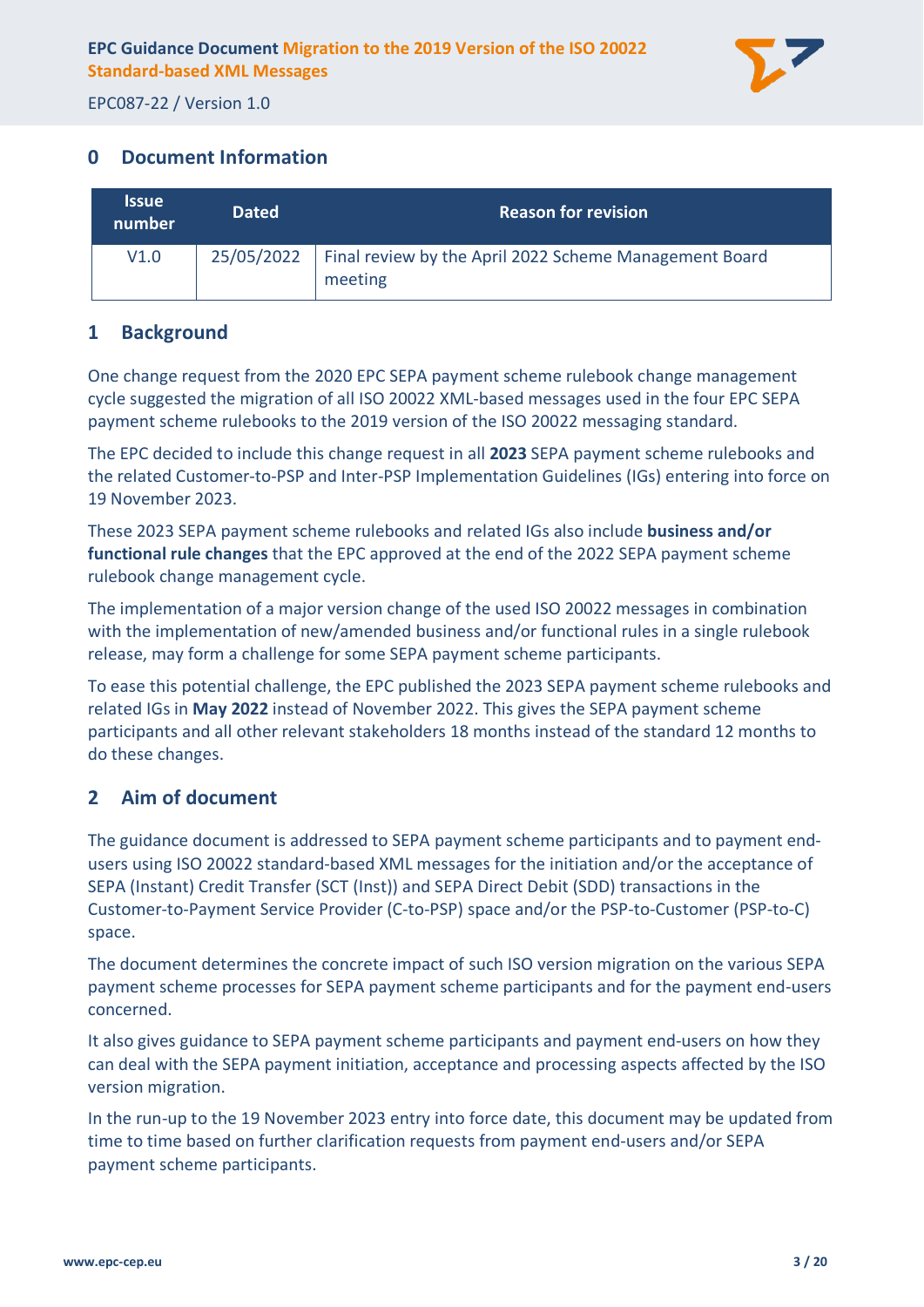

#### <span id="page-3-0"></span>**3 Impact analysis and EPC guidance**

#### <span id="page-3-1"></span>**3.1 Envisaged impact on the 2023 SEPA payment scheme IGs**

The section [4](#page-13-0) being an Annex to this document covers the envisaged impact of the migration to the 2019 message version of the ISO 20022 standard on the 2023 SEPA payment scheme IGs.

#### <span id="page-3-2"></span>**3.2 Mandatory Customer-to-PSP (C-to-PSP) IGs**

The SEPA payment scheme participants must comply with the EPC IGs defining the ISO 20022 standard-based XML messages for the C-to-PSP space and the Inter-PSP space. Nevertheless, the EPC draws the attention on a particular caveat.

Under the SCT and SCT Inst schemes, **only** when the Originator PSP offers or wishes to offer to its Originators the service of accepting and processing electronically bundled C-to-PSP SCT/SCT Inst instructions, the Originator PSP is obliged to accept at least but not exclusively C-to-PSP instructions following the message specifications as described in the SCT/ SCT Inst C-to-PSP IGs at the request of the Originator.

Under the SDD Core and SDD B2B schemes, **only** when the Creditor PSP offers or wishes to offer to its Creditors the service of accepting and processing electronically bundled C-to-PSP SDD Core/ SDD B2B collections, the Creditor PSP is obliged to accept at least but not exclusively C-to-PSP instructions following the message specifications as described in the SDD Core/ SDD B2B C-to-PSP IGs at the request of the Creditor.

This means that even as of 19 November 2023, Originators and Creditors will still have the choice either to continue using their currently selected C-to-PSP file set-up (i.e. based on another version of ISO 20022) or to opt for using the EPC specifications for C-to-PSP files based on the 2019 version of ISO 20022. On the other hand, the Originator PSPs and Creditor PSPs concerned must be technically capable of supporting the EPC specifications for the C-to-PSP SEPA payment files based on the 2019 version.

#### Impact for SEPA payment scheme participants

Given the mandatory use of the 2019 version in the Inter-PSP space, in case the Originator/ Creditor sends SEPA payment instructions/collections in another ISO version, the Originator PSP/ Creditor PSP must convert the payment data from the C-to-PSP messages set up in another ISO version, into the 2019 version for further transmission through the pacs. messages in the Inter-PSP space.

Such action can lead to conversion issues between the two versions for the Originator PSP/ Creditor PSP concerned.

#### Impact for payment end-users

As of 19 November 2023, Originators and Creditors will still have the choice either to continue sending their SCT (Inst) and SDD payment files using their currently selected C-to-PSP file set-up (i.e. based on another version of ISO 20022) or to opt for using the EPC specifications for C-to-PSP files based on the 2019 version of ISO 20022.

However, under the first option, the possible payment data conversion between the ISO version currently used by the Originator/ Creditor and the 2019 version for further Inter-PSP processing may cause issues for the Originator/ Creditor and/or for the Beneficiary/ Debtor. Certain payment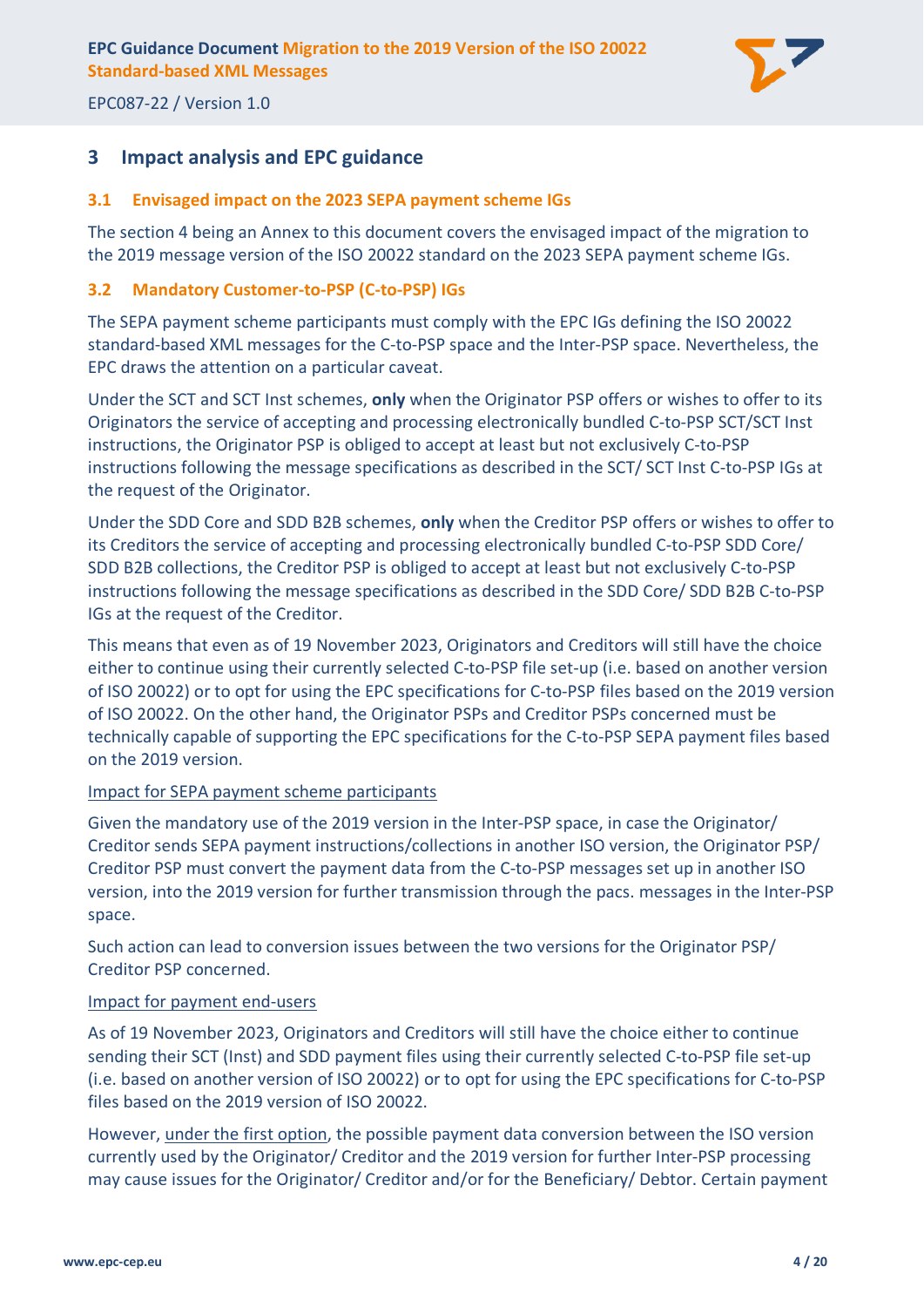

#### EPC087-22 / Version 1.0

data may have to be altered causing e.g., payment reconciliation issues, delays due to corrective actions in respect to r-transactions for the Originator/ Creditor and/or for the Beneficiary/ Debtor.

Furthermore, payment end-users would miss the opportunity of using features under the 2019 version which may not be available under earlier versions of the ISO 20022 standard. There are also several payment market initiatives under way that rely on the 2019 version of the ISO 20022 standard.

The following points list require the attention of the payment end-users:

• Under the 2019 ISO version, payment end-users can benefit from the standard delivery of structured address details about the payer and the payee.

The lack of structured address settings under previous ISO versions hinders an automated straight-through processing of SEPA transactions between e.g., EEA-country based SEPA payment scheme participants and non-EEA SEPA-country based SEPA payment scheme participants.

The capacity of characters for these fields under earlier versions of the ISO 20022 standard also reaches its limits in certain payment situations.

The EPC itself decided in April 2022 that as of November 2025, payment end users can only provide structured addresses in their electronic Customer-to-PSP files when based on the relevant EPC C-to-PSP IGs.

Furthermore, the global payment market evolves towards more transparency, and this applies also to addresses. Customer and customer reference party addresses will have to be structured in high value payments as well as in international payments, on an optional basis from November 2022 and becoming mandatory as of end 2025.

- The 2019 ISO version gives the possibility to support the use of proxy identifiers (e.g., phone number, e-mail address) in the C-to-PSP space. The EPC itself decided in April 2022 to include an Alias and a Proxy as optional attributes in the C-to-PSP messages, for both SCT schemes as of November 2023.
- SCT Inst scheme:
	- o In previous versions, the timestamp data element for an SCT Inst payment transaction message supports only the provision of a future date. The 2019 ISO version supports the possibility to submit SCT Inst instructions with a combination of a future execution date and time which can be interesting for certain customers or in certain use cases.
	- o Previous ISO versions are not rich enough in data elements and element characteristics to support SCT Inst transactions at different Point-of-Interaction use cases between payers and payees.
- Request-to-Pay (RTP): the 2019 ISO version supports the use of Request-to-Pay (RTP) services. The SEPA RTP rulebook developed by the EPC is based on the 2019 version of the ISO 20022 standard.
- Several market infrastructures have decided to migrate to the ISO 20022 standard i.e. Target2 from Eurosystem and EURO1 from EBA Clearing by November 2022. SWIFT migrates its FIN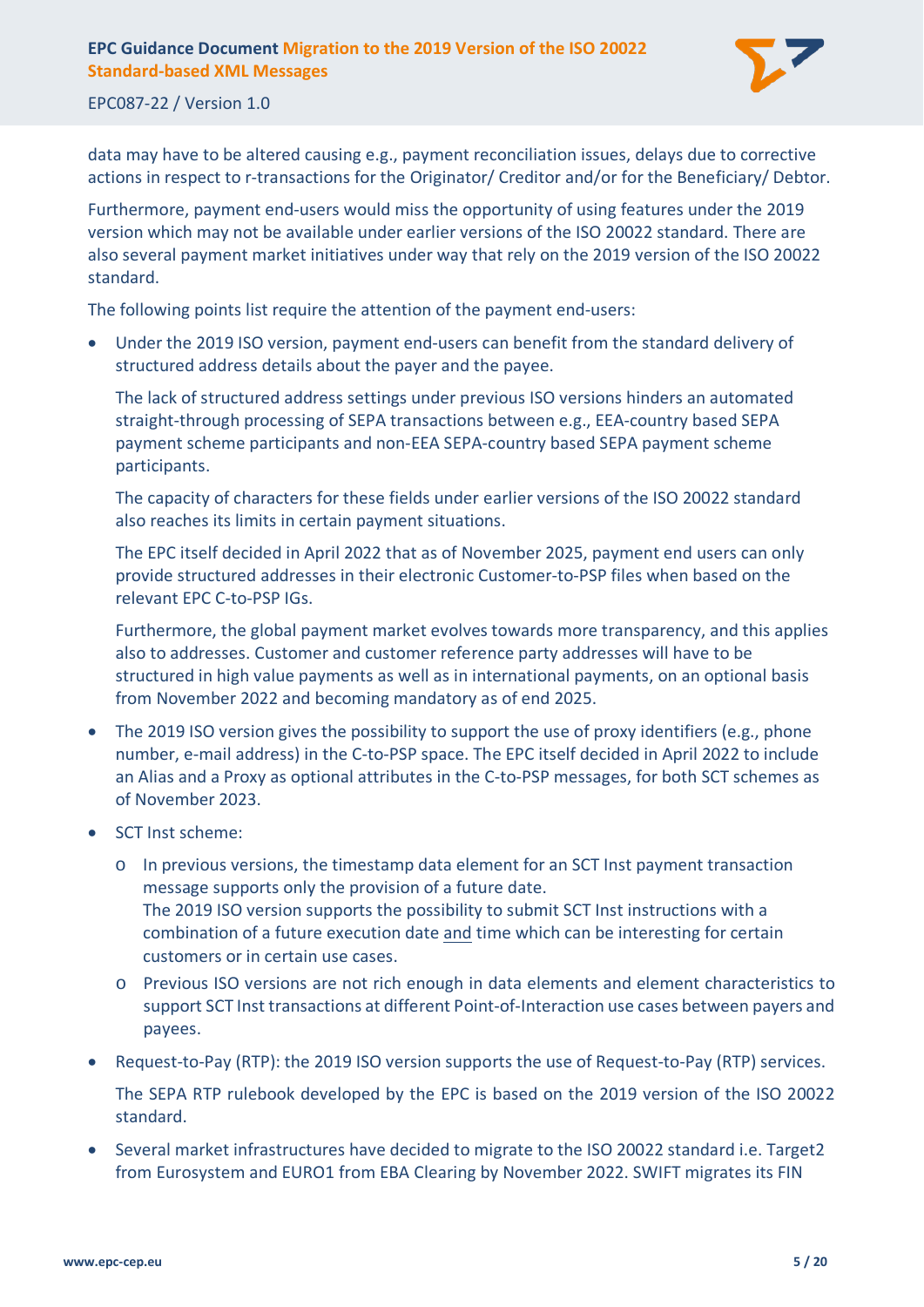

EPC087-22 / Version 1.0

messages to the ISO 20022 standard starting from November 2022 until November 2025. These infrastructures have decided to use the 2019 version of the ISO 20022 standard.

The use of the same version of the ISO 20022 standard for mass-volume SEPA payments, highvalue euro payments and international payments facilitates the interoperability between the various payment schemes and platforms used by payment end-users.

In the second option i.e. start using the 2019 ISO version to benefit from the its features and from the market developments, Originators and Creditors will have to adapt, upgrade or replace their existing applications to prepare and to send SCT (Inst) and SDD payment files to their PSPs under the 2019 version. They can take such decision at any time after 19 November 2023 or even before that date.

#### **Guidance:**

As of May 2022, the concerned Originator PSPs and Creditor PSPs should structurally promote the merits of the 2019 version of the ISO 20022 standard and explain the direction of the payments market towards the 2019 version, to their Originators and Creditors. This will limit the scale of ISO version conversions from the C-to-PSP space into the Inter-PSP space.

*Note with respect to the E-mandate Service Implementation Guidelines for SDD Core and SDD B2B:*

*The E-mandate Service IGs are based on the E-mandate option described in Annex VII of the SDD Core and SDD B2B rulebooks. This set of IGs does not form a binding set of IGs for the Debtor PSP supporting an E-Mandate solution based on Annex VII.*

*The E-mandate Service IGs related to the 2023 SDD Core and SDD B2B rulebooks will be based on the 2019 version of the ISO 20022 standard. Each Debtor PSP has the discretion to continue supporting an E-Mandate solution based on Annex VII under a version of the ISO 20022 standard other than the 2019 version.*

#### <span id="page-5-0"></span>**3.3 Entry-into-force date and time**

The 2023 SEPA payment scheme rulebooks and the related C-to-PSP and Inter-PSP IGs enter into force on Sunday 19 November 2023. The use of the 2019 version of the relevant ISO 20022 standard-based messages enters into force from that date onwards. Section [3.4](#page-7-0) provides more details about payment files sent by payers and payees before the date of 19 November 2023 but to be executed as of 19 November 2023.

#### Impact for payment end-users

As of 19 November 2023, Originators and Creditors will still have the choice either to continue sending their SCT (Inst) and SDD payment files using their currently selected C-to-PSP file set-up (i.e. based on another version of ISO 20022) or to opt for using the EPC specifications for C-to-PSP files based on the 2019 version of ISO 20022.

In the first option, there is no meaningful impact apart of the fact of not benefiting from the features that the 2019 ISO version can offer to them and from the market developments reported under section [3.2.](#page-3-2)

In the second option, Originators and Creditors will have to adapt, upgrade or replace their existing applications to prepare and to send SCT (Inst) and SDD payment files to their PSPs under the 2019 ISO version. They can take such decision at any time before or after 19 November 2023.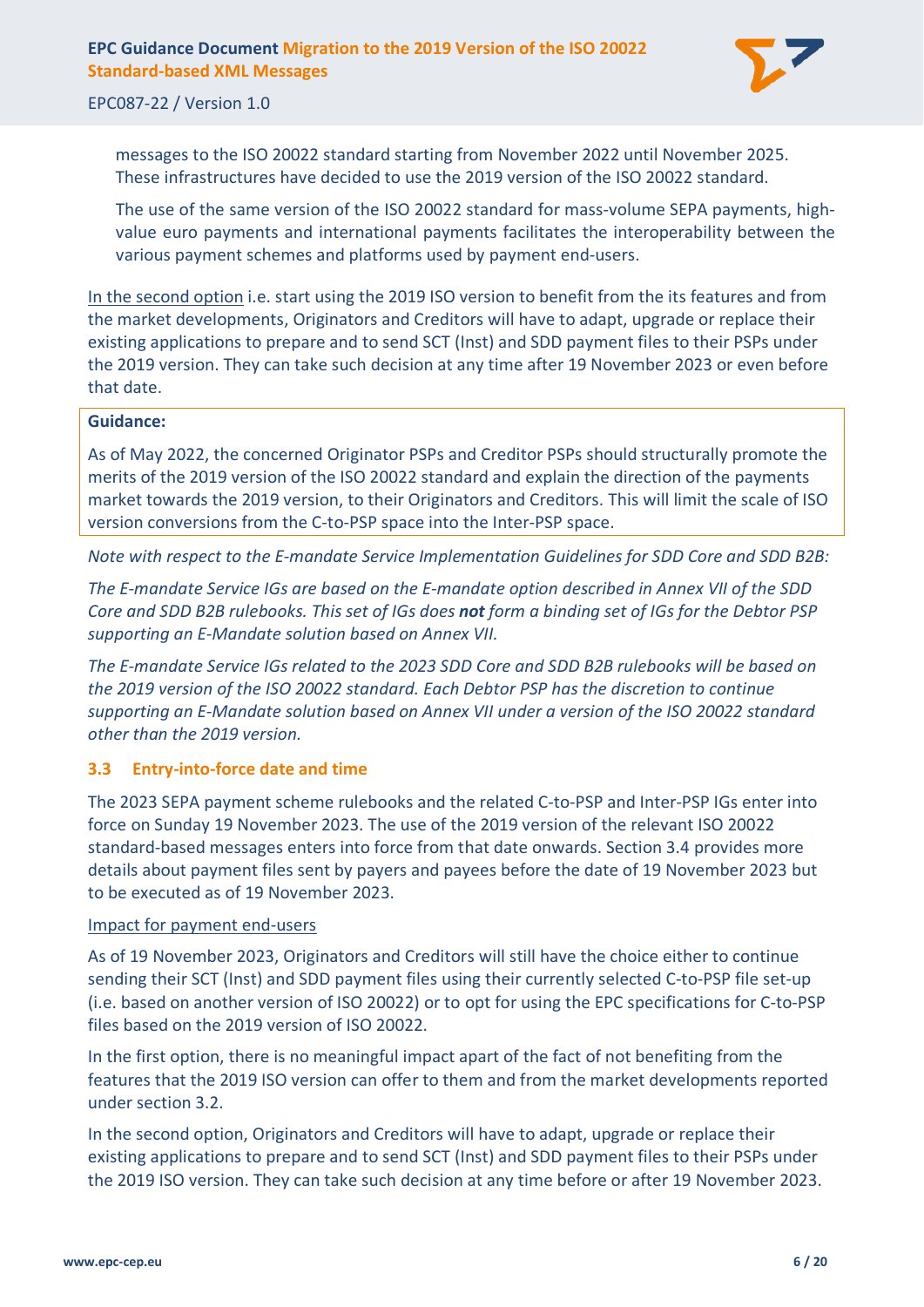

#### Impact for SEPA payment scheme participants

The assumption is that scheme participants to the SCT, the SDD Core and the SDD B2B schemes will only start processing C-to-PSP and Inter-PSP payment messages in the 2019 version of the ISO 20022 standard, as of Monday 20 November 2023. The payment files exchanged under these three schemes are actually processed, cleared and settled during the SEPA Banking Business Days i.e. a day on which that participant is open for business. In practice, this will be from Monday to Friday under these three schemes.

However, for SCT Inst scheme participants, the changeover happens on Sunday 19 November 2023 at 08H00 CET time. From precisely that date and time onwards, these scheme participants must be able to process C-to-PSP payment messages in the 2019 version of the ISO 20022 standard. As of that point in time, they also process all Inter-PSP payment messages under the 2019 version.

All SCT Inst instructions (i.e. sent by Originators to Originator PSPs) and SCT Inst transactions (i.e. sent by Originator PSPs to Beneficiary PSPs) received for immediate execution up to 08H00 CET that day, will still be processed in the 2009 version.

The changeover to the 2019 ISO version for the SCT Inst scheme on Sunday 19 November 2023 needs a specific time-window as this change may not be done 'on the flight'. Some SCT Inst scheme participants could be faced with the situation in which they may have to decide to stop the SCT Inst processing for some time. This decision would be a breach of an SCT Inst rulebook obligation which stipulates that there can never be any SCT Inst service down-time.

#### **Guidance:**

Scheme participants should use the technical feasibility to run two versions of the same set of ISO 20022 standard-based XML messages in parallel and to synchronise the data between both versions for a certain period of time prior to the migration change-over date and time.

In effect, it is a change similar to the SEPA payment scheme rulebook releases happening every two years. What really matters is a proper synchronisation of the data between the two versions.

Each SEPA payment scheme participant must determine the concrete actions it is expected to undertake as an Originator PSP/Creditor PSP and as a Beneficiary PSP/Debtor PSP.

Prior to the production launch of the preparation, verification, transmission and/or receipt of 2019 ISO version based SEPA transaction files, r-transactions, SCT inquiries and any related positive and negative responses, the scheme participants document and conduct all necessary tests (e.g., by using pre-defined test cases) to see if all concerned procedures and systems (for the production and back-up environments) function properly to produce, verify, transmit and/or accept the transaction files and any related messages based on the 2019 version.

The concrete change-over actions will depend on how much each SEPA payment scheme participant relies on its Clearing and Settlement Mechanism(s) (CSM(s)), and what each scheme participant may have to do internally.

There will be a change-over window between the CSMs, and between each CSM and its SEPA payment scheme participant PSP-clients. The EPC strongly recommends that each SEPA payment scheme participant already contacts its CSM(s) to release the technical implementation guidelines, the concrete preparation plan and timeline of its CSM(s) to handle this change-over (e.g., on its internal technical change-over strategy and technical point-of-no-return). This allows the SEPA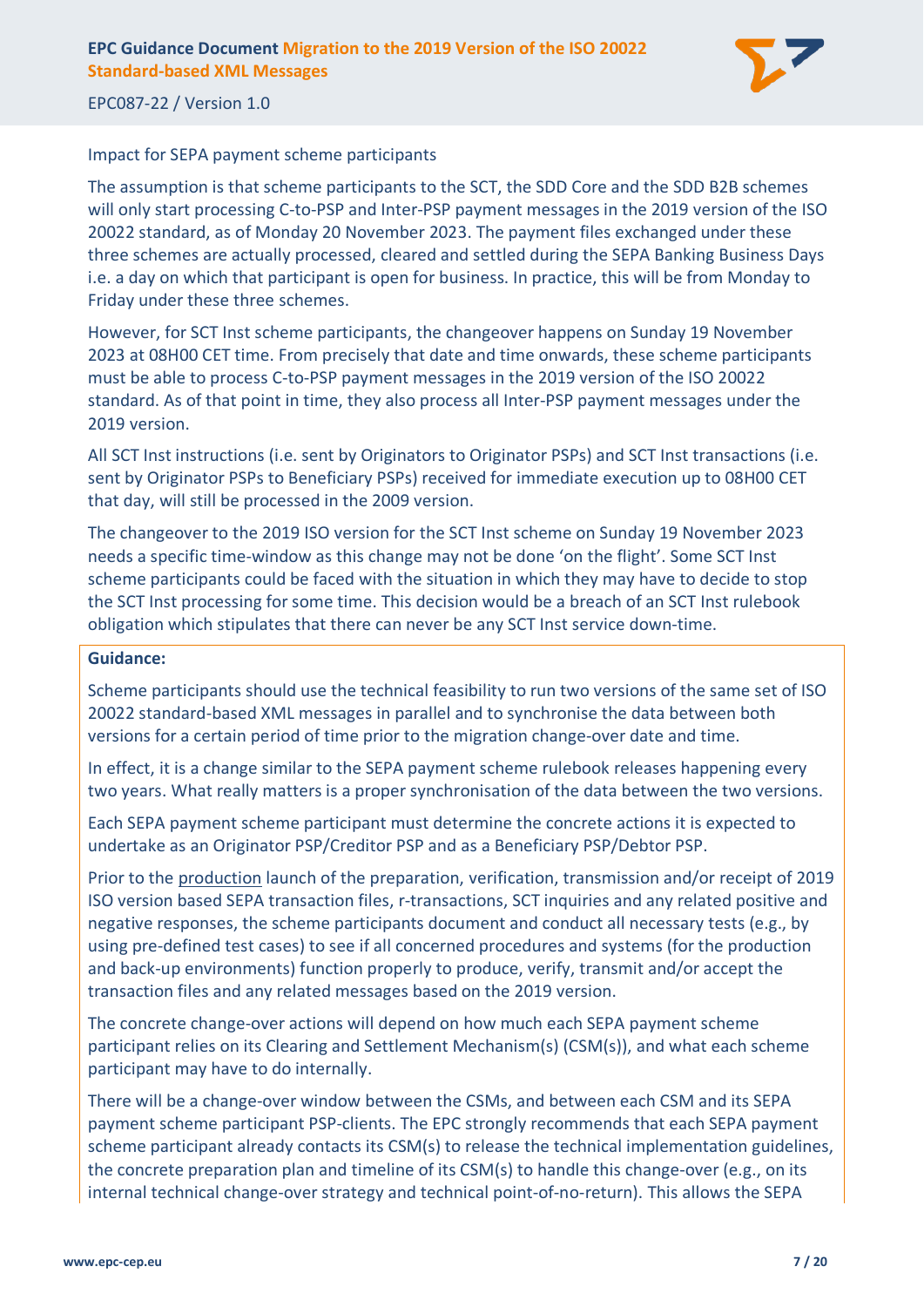

#### EPC087-22 / Version 1.0

payment scheme participants to coordinate with their respective CSMs to align their respective ISO version migration plans and testing phases.

For SCT Inst specifically: a synchronization will be needed between TARGET Instant Payment Settlement (TIPS) and the other CSMs following the more central role TIPS has taken up as of December 2021 in the SCT Inst transaction clearing and settlement. The SCT Inst scheme participants must ask their CSMs how they will manage this version change-over with TIPS.

#### <span id="page-7-0"></span>**3.4 Payment files sent by payers and payees before 19 November 2023 but to be executed as of 19 November 2023**

Payers and payees may submit payment files (pain.001 for SCT and SCT Inst, pain.008 and pain.007 for SDD Core and SDD B2B) days or even weeks before 19 November 2023, but which must be executed as of 19 November 2023 (for SCT Inst: as of 08H00 CET on 19 November 2023) or later. Such initial files may have been submitted in an ISO 20022 version other than the 2019 version.

#### Impact for payment end-users

As of 19 November 2023 (for SCT Inst: as of 08H00 CET on 19 November 2023), Originators and Creditors will still have the choice either to continue sending their SCT (Inst) and SDD payment files using their currently selected C-to-PSP file set-up (i.e. based on another ISO 20022 version) or to opt instead for using the EPC specifications for C-to-PSP files based on the 2019 version.

#### Impact for SEPA payment scheme participants

The scheme participants must convert the payment data from of such payment initiation files into the 2019 version of the ISO 20022 standard-based pacs. messages for further processing in the Inter-PSP space.

Today, some Originator PSPs and Creditor PSPs may already support the acceptance and the further processing of payment initiation files created in an ISO version other than the 2009 version which the C-2-PSP and the Inter-PSP IGs of the current applicable 2021 SEPA payment scheme rulebooks are based upon. Presently, the Originator PSPs and Creditor PSPs convert the payment data from such payment initiation files into the 2009 version of the ISO 20022 standard-based pacs. messages for further processing in the Inter-PSP space. The impact of converting payment data from one ISO version in the C-2-PSP space to another ISO version in the Inter-PSP space is already known and manageable to these PSPs.

However, there may be Originator PSPs and Creditor PSPs whose entire Originator- and/or Creditor customer base are satisfied in using the 2009 version. The PSPs concerned may not have ISO conversion tools in place. As the Originators and Creditors still have the choice to continue using their currently chosen ISO version or move instead to the 2019 version as of 19 November 2023, this second category of Originator PSPs and Creditor PSPs will have to consider what concrete ISO 20022 standard-based XML message services they want to continue offering to their customers.

#### **Guidance:**

For the first group of Originator PSPs and Creditor PSPs already offering ISO version conversion services, they can consider continuing to offer such services. However, the 2019 ISO version provides the payment end-users with more features compared to previous versions. Also, the trend of the global payments market moves to the use of the 2019 version. Therefore, these PSPs should seriously consider the guidance given under section [3.2.](#page-3-2)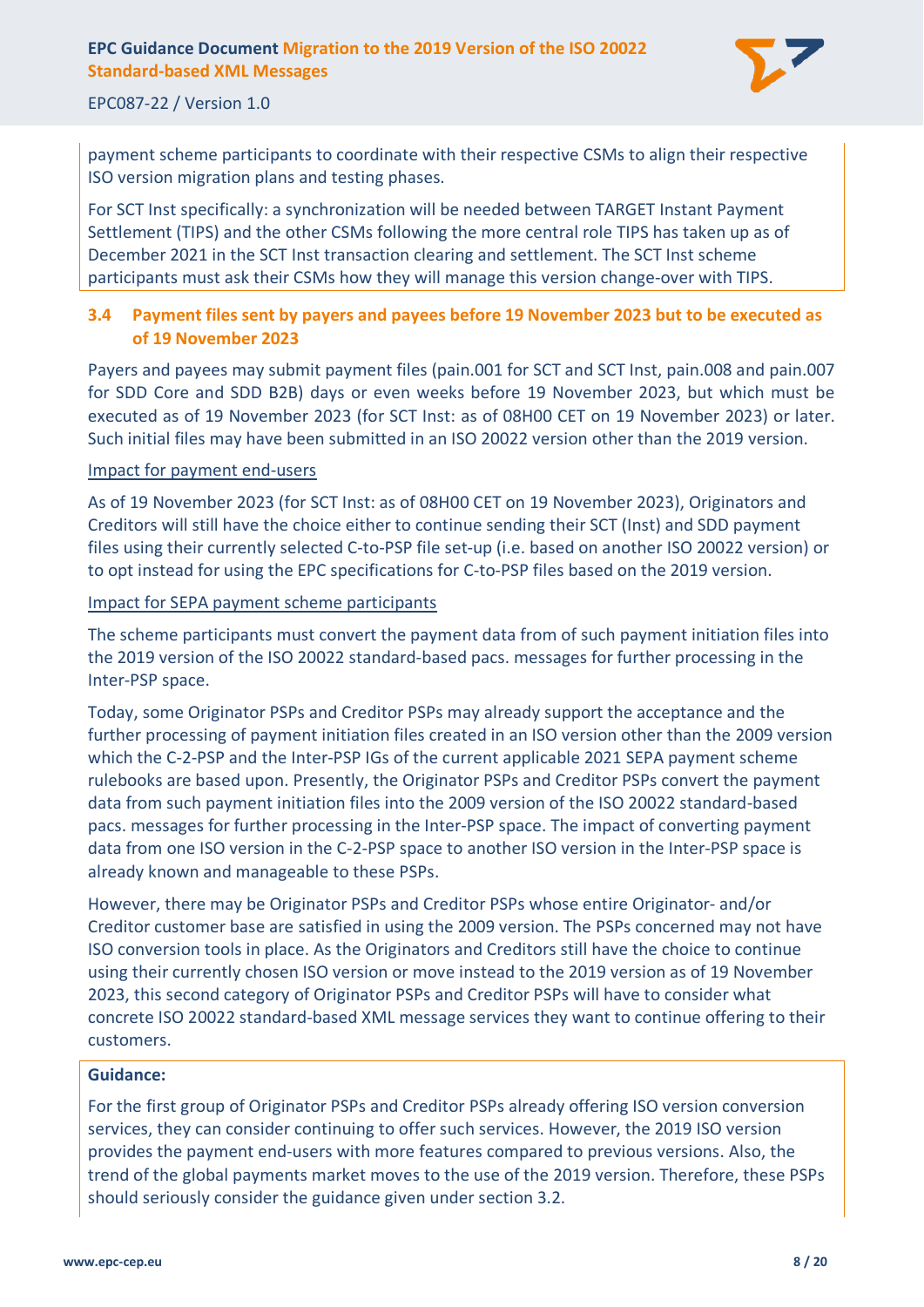

EPC087-22 / Version 1.0

For the second group of Originator PSPs and Creditor PSPs not having ISO version conversion services yet, one option is that they start offering such services. However, also they must keep in mind that based on the 2019 ISO version, the SEPA payment schemes will contain more features compared to previous versions and as consequence this version can be beneficial for Originators and Creditors. In combination with the trend of the global payments market moving to the use of the 2019 version, these PSPs should promote the use of the 2019 version to their customer base.

**In any case, for payment files sent by Originators and Creditors with an execution date as of 19 November 2023 (for SCT Inst: as of 08H00 CET on 19 November 2023), the Originator PSPs and the Creditor PSPs must send the underlying SEPA payments in the 2019 ISO version of the relevant pacs. message to the next party in the Inter-PSP space.**

#### <span id="page-8-0"></span>**3.5 Payment files sent by Originator PSPs and Creditor PSPs before 19 November 2023 but to be executed as of 19 November 2023**

Originator PSPs and Creditor PSPs may submit payment files (pacs.008 for SCT and SCT Inst, pacs.003 for SDD Core and SDD B2B) to the next party in the Inter-PSP space, some days before 19 November 2023 but which must be executed as of 19 November 2023 (for SCT Inst: as of 08H00 CET on 19 November 2023). The question at hand is in which ISO version the Originator PSPs and Creditor PSPs must send these files to the next party in the Inter-PSP space in the days before 19 November 2023.

#### **Guidance:**

When the Originator PSPs and the Creditor PSPs send pacs.008 and pacs.003 payment files before 19 November 2023 (for SCT Inst: before 08H00 CET on 19 November 2023) to the next actor in the Inter-PSP space and whereby these files bear an execution date as of 19 November 2023 (for SCT Inst: as of 08H00 CET on 19 November 2023), then the Originator PSPs and the Creditor PSPs must send such files still in the 2009 version of the ISO 20022 standard.

If a r-transaction of that initial pacs.008 and pacs.003 payment file must be made **before** the migration date (and date and time for SCT Inst), that r-transaction message must be sent as well in the 2009 version of the ISO 20022 standard.

Only from 19 November 2023 onwards (for SCT Inst: only from 08H00 CET on 19 November 2023), all relevant systems and applications of the other Inter-PSP actors, the Beneficiary PSPs and of the Debtor PSPs will run on the 2019 version of ISO 20022.

#### <span id="page-8-1"></span>**3.6 Customer-to-PSP r-transactions to be executed as of 19 November 2023**

For an initial SEPA transaction initiated before 19 November 2023 (for SCT Inst: before 08H00 CET at 19 November 2023), two situations may occur:

- Scenario 01: the initial transaction leads to a r-transaction coming from the Originator PSP/ Creditor PSP itself or from the Inter-PSP space as of 19 November 2023 (for SCT Inst: as of 08H00 CET on 19 November 2023), which must be reported back to the Originator or Creditor.
- Scenario 02: the SDD Creditor launches itself the r-transaction Reversal for this initial collection, as of 19 November 2023.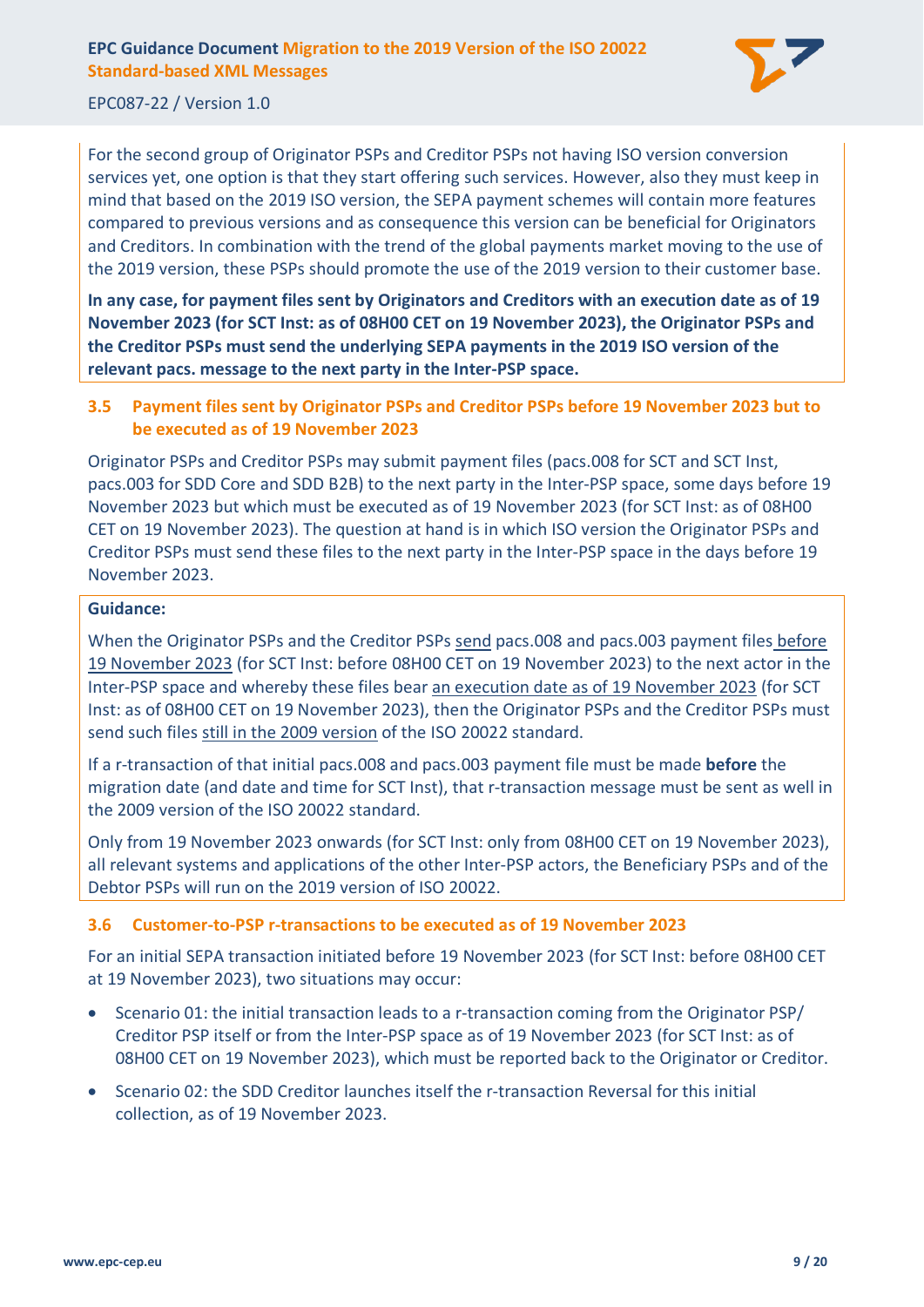

It concerns the following r-transaction types:

|                                | <b>Customer-to-PSP space</b>          |                                                                 |  |
|--------------------------------|---------------------------------------|-----------------------------------------------------------------|--|
|                                | Initial payment<br>initiation message | <b>R-transaction to initial payment initiation message</b>      |  |
| <b>SCT</b>                     | pain.001                              | pain.002 (Reject)                                               |  |
| <b>SCT</b><br>Inst             |                                       | pain.002 (Reject; Negative Confirmation; Positive Confirmation) |  |
| <b>SDD</b><br><b>Core</b>      | pain.008                              | pain.002 (Reject)                                               |  |
| <b>SDD</b><br>B <sub>2</sub> B |                                       | pain.007 (Reversal sent by the Creditor)                        |  |

#### Impact for payment end-users

The SDD Creditor can continue using the currently used ISO version (e.g., 2009 version or a version other than the 2019 version) to send the SDD Reversal to the Creditor PSP or opt for using the 2019 ISO version.

As most r-transactions originate from the Inter-PSP space and are delivered in the 2019 ISO version, conversion issues of the r-transaction data may occur when the payment end-user uses another ISO version. This may cause e.g., reconciliation issues or delays in taking further corrective actions by the SDD Creditor.

#### Impact for SEPA payment scheme participants

In case an initial transaction was executed before 19 November 2023 (for SCT Inst: before 08H00 CET at 19 November 2023) but leads to a r-transaction as of 19 November 2023 (for SCT Inst: as of 08H00 CET on 19 November 2023), the Originator PSP/Creditor PSP must convert the r-transaction data coming from the Inter-PSP space when the Originator/ Creditor uses an ISO version other than the 2019 version. This may create conversion issues for the Originator PSP/Creditor PSP.

In case the SDD Creditor launches itself a r-transaction as of 19 November 2023 for an SDD collection initiated before 19 November 2023, the Creditor PSP must convert the r-transaction data into the 2019 version of ISO 20022 for further processing in the Inter-PSP space when the Creditor uses another ISO version. This may create conversion issues for the Creditor PSP.

#### **Guidance:**

Reference is made to the guidance under the sections [3.2](#page-3-2) and [3.4.](#page-7-0)

#### <span id="page-9-0"></span>**3.7 Inter-PSP r-transactions, SCT inquiries or related responses to be executed as of 19 November 2023**

SEPA payment scheme participants may have to initiate, handle and/or respond to Inter-PSP rtransactions and to SCT inquiries as of 19 November 2023 (for SCT Inst: as of 08H00 CET on 19 November 2023) for initial transactions, r-transactions or SCT inquiries submitted before that date (for SCT Inst: before that date and time).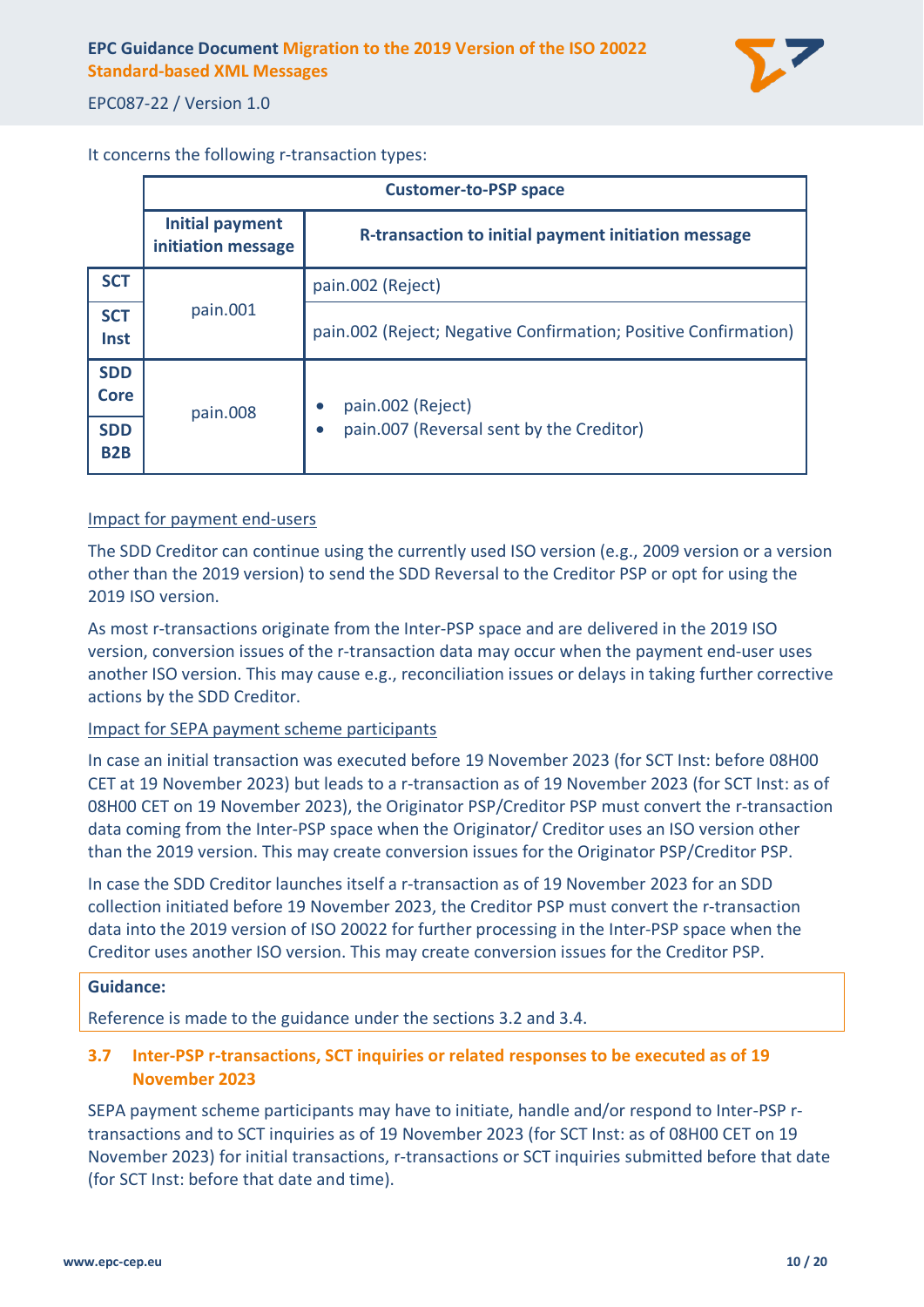

EPC087-22 / Version 1.0

This concerns the following cases:

|                                | <b>Inter-PSP space</b>    |                                                                                                                                                                                                                                                                                                                                                                                                                                                                                                                                                                                                                                                                                                                                                                                         |  |
|--------------------------------|---------------------------|-----------------------------------------------------------------------------------------------------------------------------------------------------------------------------------------------------------------------------------------------------------------------------------------------------------------------------------------------------------------------------------------------------------------------------------------------------------------------------------------------------------------------------------------------------------------------------------------------------------------------------------------------------------------------------------------------------------------------------------------------------------------------------------------|--|
|                                | <b>Payment</b><br>message | <b>R-transaction to payment message</b>                                                                                                                                                                                                                                                                                                                                                                                                                                                                                                                                                                                                                                                                                                                                                 |  |
| <b>SCT</b>                     | pacs.008                  | pacs.002 (Reject)<br>$\bullet$<br>camt.056 (Recall; Request for Recall by the Originator (RFRO))<br>$\bullet$<br>camt.027 (SCT Inquiry for Claim of Non-Receipt)<br>$\bullet$<br>camt.087 (SCT Inquiry for Value Date Correction)<br>$\bullet$<br>camt.029 (Negative Response to a Recall, RFRO or the two SCT Inquiry use<br>$\bullet$<br>cases; Positive Response to the two SCT Inquiry use cases)<br>pacs.004 (Return; Positive Response to a Recall or RFRO)<br>$\bullet$<br>pacs.028 (Request for Status Update on a Recall, RFRO or the two SCT<br>$\bullet$<br>Inquiry use cases)<br>pacs.008 (Inter-PSP fee payment for the SCT Inquiry for Claim of Non-<br>$\bullet$<br>Receipt; Inter-PSP fee and/or compensation payment for the SCT Inquiry<br>for Value Date Correction) |  |
| <b>SCT</b><br>Inst             | pacs.008                  | pacs.002 (Negative Confirmation; Positive Confirmation)<br>$\bullet$<br>camt.056 (Recall; RFRO)<br>$\bullet$<br>camt.029 (Negative Response to a Recall or an RFRO)<br>$\bullet$<br>pacs.004 (Positive Response to a Recall or an RFRO)<br>$\bullet$<br>pacs.028 (Request for Status Update on a Recall or an RFRO; SCT Inst<br><b>Transaction Status Investigation)</b>                                                                                                                                                                                                                                                                                                                                                                                                                |  |
| <b>SDD</b><br><b>Core</b>      | pacs.003                  | pacs.002 (Reject)<br>$\bullet$<br>pacs.004 (Return; Refund)<br>$\bullet$<br>pacs.007 (Reversal)<br>$\bullet$                                                                                                                                                                                                                                                                                                                                                                                                                                                                                                                                                                                                                                                                            |  |
| <b>SDD</b><br>B <sub>2</sub> B | pacs.003                  | pacs.002 (Reject)<br>$\bullet$<br>pacs.004 (Return)<br>$\bullet$<br>pacs.007 (Reversal)                                                                                                                                                                                                                                                                                                                                                                                                                                                                                                                                                                                                                                                                                                 |  |

#### Impact for SEPA payment scheme participants

The main question is in which ISO version as of 19 November 2023 (for SCT Inst: as of 08H00 CET on 19 November 2023), the concerned SEPA payment scheme participant may have to send an Inter-PSP r-transaction for an initial transaction submitted before 19 November 2023 (for SCT Inst: before 08H00 CET at 19 November 2023), or to send a negative or positive response to a rtransaction or an SCT inquiry launched before 19 November 2023.

#### **Guidance:**

As of 19 November 2023 (for SCT Inst: as of 08H00 CET on 19 November 2023), all Inter-PSP systems and applications of all SEPA payment scheme participants will be re-configured to transmit, accept and process newly initiated SEPA payments only in the 2019 version of the ISO 20022 standard.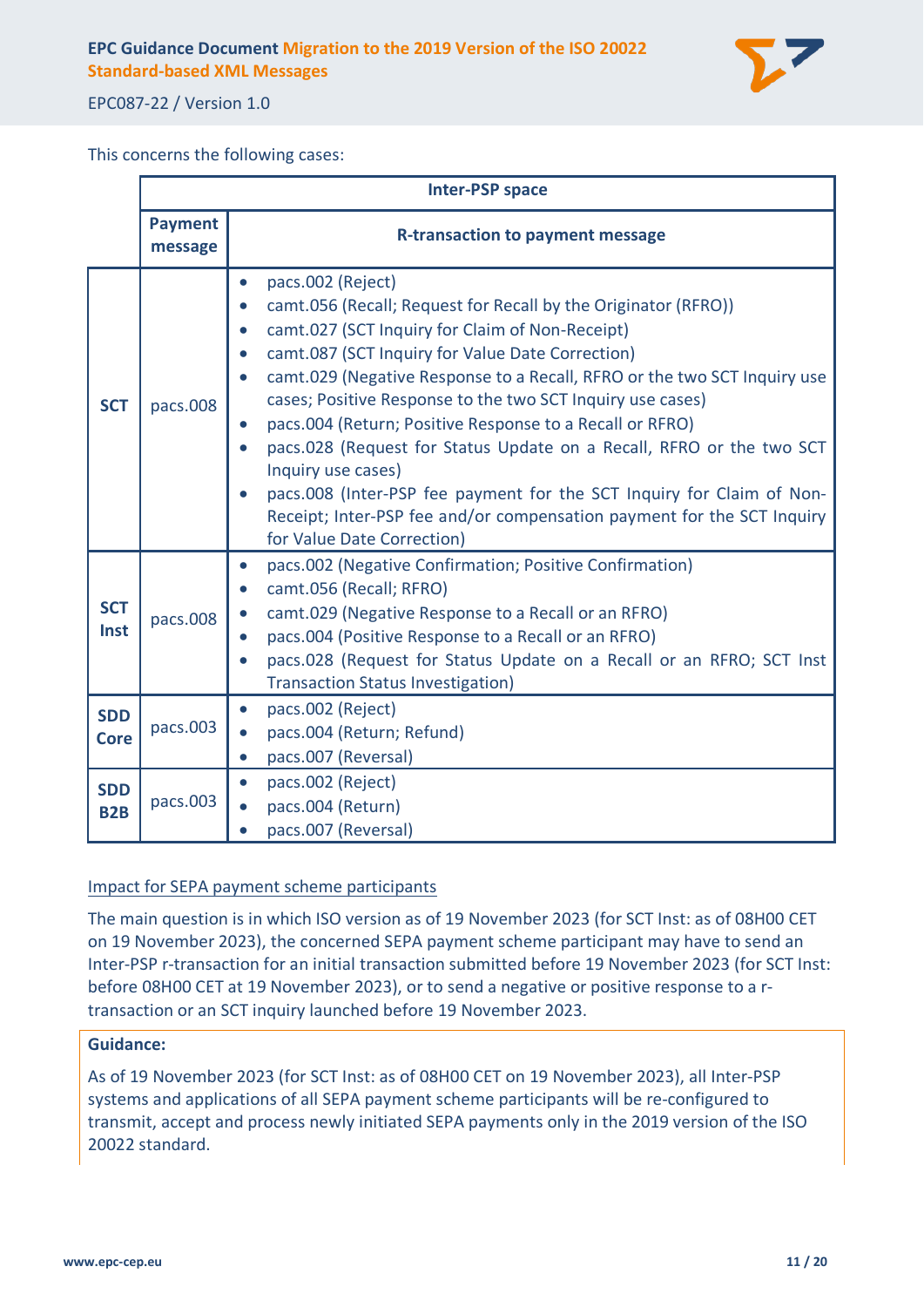

EPC087-22 / Version 1.0

Consequently, all Inter-PSP ISO 20022 messages to support the currently foreseen SEPA payment scheme rulebook r-transactions, inquiries and related positive and negative responses will be based on the 2019 version.

Given the reconfiguration of all these systems and applications, the following messages sent as of 19 November 2023 (for SCT Inst: as of 08H00 CET on 19 November 2023) must be based on the 2019 version:

- Any r-transaction message for an initial transaction itself submitted before 19 November 2023 (for SCT Inst: before 08H00 CET at 19 November 2023), and
- Any response message for a r-transaction or for an SCT inquiry itself launched before 19 November 2023 (for SCT Inst: before 08H00 CET at 19 November 2023).

The alternative of maintaining a parallel 2009 ISO version environment would be complex and costly in relation to the duration of maintaining such parallel environment (should be until 18 January 2025 as some r-transactions can be launched up to 13 months after the initial debit date plus the 30 calendar days for the subsequent investigation phase where applicable) and to the overall number of r-transactions, SCT inquiries and related responses compared to the overall volume of SEPA payment transactions.

A second question relates to the contents of the Inter-PSP r-transaction, the response to a rtransaction or an SCT inquiry sent as of 19 November 2023 (for SCT Inst: as of 08H00 CET at 19 November 2023) for initial transactions, r-transactions or SCT inquiries submitted before 19 November 2023 (for SCT Inst: before 08H00 CET at 19 November 2023).

Such r-transactions and responses to a r-transaction or to an SCT inquiry contain "an exact copy of the original Inter-PSP payment/collection dataset". This may not be always possible. Issues may arise when the original Inter-PSP payment/collection message contained information that is no longer present in the 2019 ISO version or under the 2023 SEPA payment scheme rulebook concerned. Another potential issue is when the original Inter-PSP payment/collection did not contain an attribute which has become mandatory under the 2019 ISO version or under the 2023 SEPA payment scheme rulebook concerned.

The accepted 2022 SEPA payment scheme rulebook change requests do not introduce new mandatory attributes nor take out existing mandatory or optional attributes in the 2023 SEPA payment scheme rulebooks compared to the related 2021 rulebooks.

#### Impact for payment end-users

An Inter-PSP r-transaction, an Inter-PSP response to such Inter-PSP r-transaction and to a SCT inquiry, may possibly lead to an ISO 20022 standard-based XML C-to-PSP r-transaction message from the Originator PSP/ Creditor PSP to the payment end-user (depends on the type of rtransaction).

In case the Originator/ Creditor continues using its currently used ISO version (e.g., a version other than 2019), conversion issues of the r-transaction data from the Inter-PSP messages may occur. This may cause e.g., reconciliation issues or delays in taking further corrective actions by the payment end-user.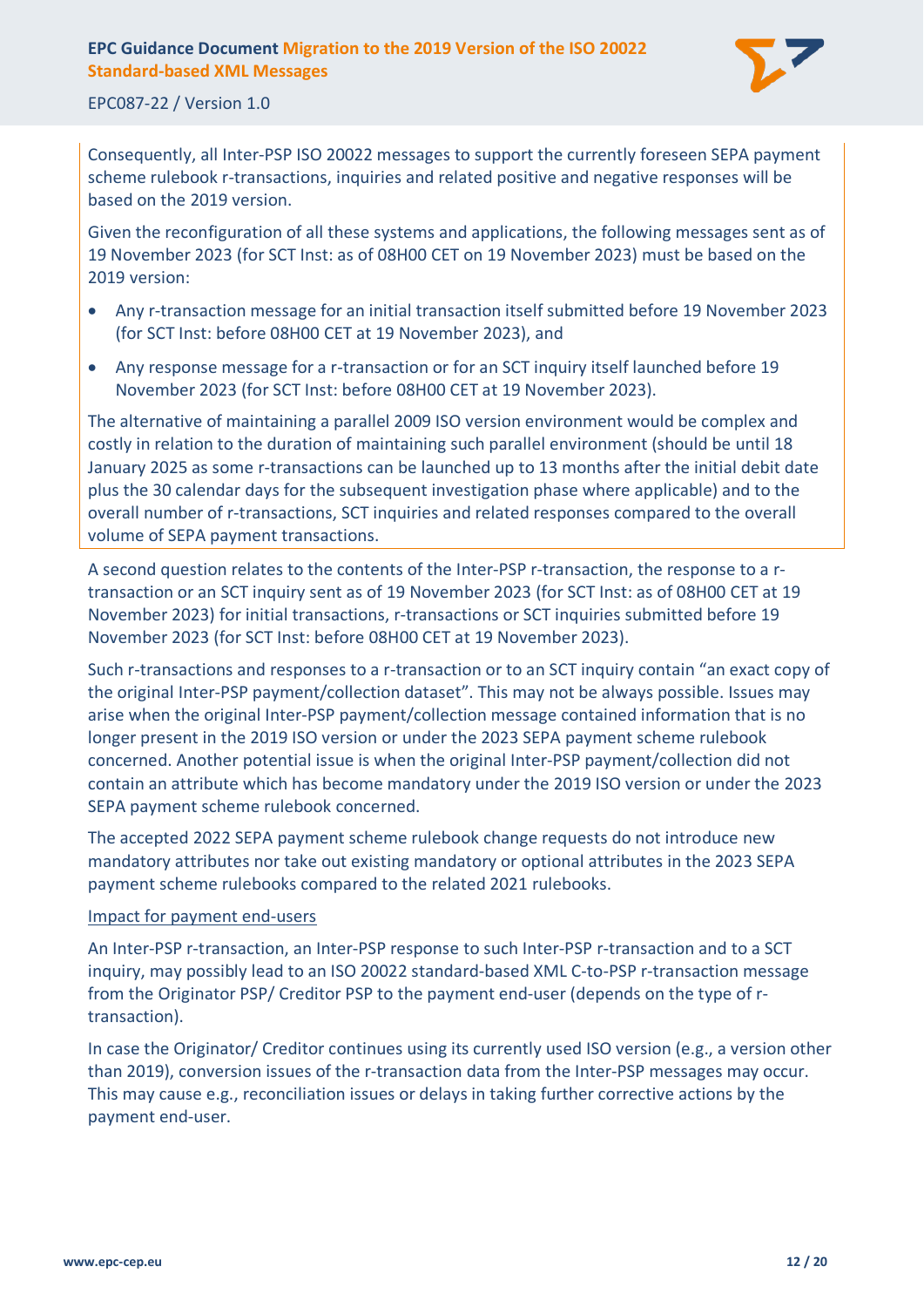

#### <span id="page-12-0"></span>**3.8 Payment files sent in the PSP-to-Customer space**

The C-to-PSP IGs of the SCT and SCT Inst schemes also define EPC specifications for ISO 20022 standard-based XML messages which a Beneficiary itself can send or receive. This concerns the following situations:

|                    | <b>PSP-to-Customer space</b><br>(covered under the Customer-to-PSP IGs)                                   |  |  |  |
|--------------------|-----------------------------------------------------------------------------------------------------------|--|--|--|
| <b>SCT</b>         | pain.001 (Transfer back of a received SCT transaction without Originator IBAN by the                      |  |  |  |
|                    | Beneficiary)                                                                                              |  |  |  |
| <b>SCT</b><br>Inst | pain.001 (Transfer back of a received SCT Inst transaction without Originator<br>IBAN by the Beneficiary) |  |  |  |
|                    | camt.054 (Positive notification message to the Beneficiary)                                               |  |  |  |

#### Impact for payment end-users

As of 19 November 2023, Beneficiaries will still have the choice either to continue sending and/or receiving these XML messages in their currently used ISO version (e.g., 2009 version or a version other than 2019), or opt to send and/or receive them in the 2019 ISO version.

In the first option, there is no meaningful impact apart of the fact of not benefiting from the features that the 2019 version can offer to them and from the market developments reported under section [3.2.](#page-3-2)

In the second option, Beneficiaries will have to adapt, upgrade or replace their existing applications to send and/or accept such SCT/ SCT Inst scheme related messages to/from their PSPs under the 2019 version. They can take such decision at any time before or after 19 November 2023.

#### Impact for SEPA payment scheme participants

Given the mandatory use of the 2019 version in the Inter-PSP space, in case the Beneficiary wants to transfer back funds of an earlier received SCT/SCT Inst transaction without Originator IBAN through an XML payment message based on another ISO version, the Beneficiary PSP must convert the payment data from this message, into the 2019 version for further transmission through the pacs. message in the Inter-PSP space. Such action can lead to conversion issues between the two versions for the Beneficiary PSP concerned.

The positive notification message to the Beneficiary for a successfully executed SCT Inst transaction on the payment account of the Beneficiary is a recommended message only. The Beneficiary PSP and Beneficiary can bilaterally agree to use this message or not. In case the Beneficiary wants to receive such notification message based on another ISO version, the Beneficiary PSP must convert the relevant payment data from the Inter-PSP pacs.008 message, into that other version. Such action can lead to conversion issues between the two versions for the Beneficiary PSP concerned.

#### **Guidance:**

Reference is made to the guidance under the sections [3.2](#page-3-2) and [3.4.](#page-7-0)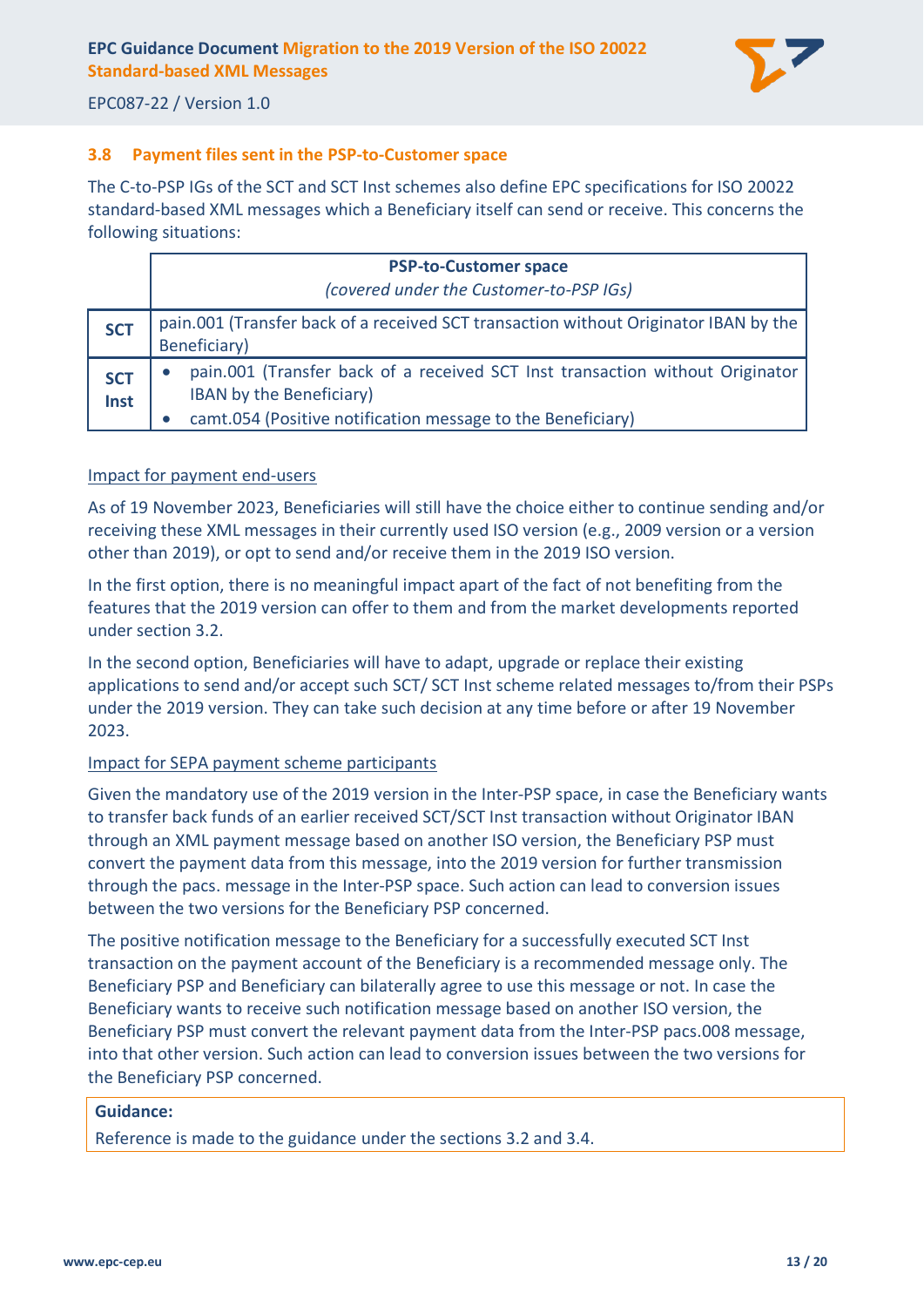

#### **4 Annex**



## <span id="page-13-0"></span>**Migration to the 2019 Message Version of ISO 20022: Envisaged Impact on the 2023 Payment Scheme Implementation Guidelines**

Public Pres EPC01722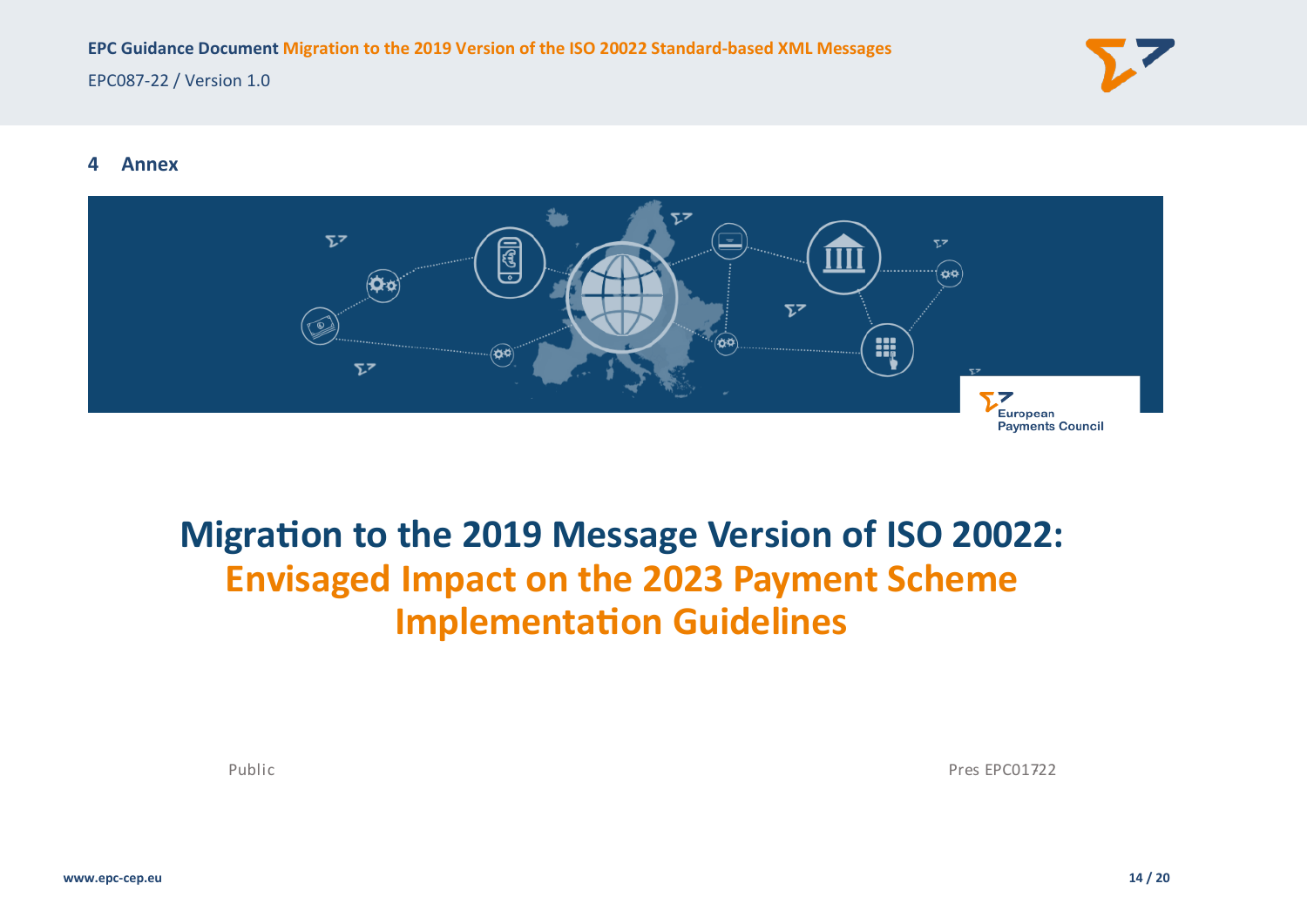

## **Background**

- This document provides an overview of the envisaged main changes to the 2023 SEPA ш Implementation guidelines (IGs) which result from the migration to the 2019 message version of ISO 20022.
- $\mathcal{L}_{\rm{eff}}$ Only the changes related to yellow fields are mentioned here (i.e. new white elements are not covered).
- Changes resulting from change requests that are linked to ISO migration changes are also **CONTRACTOR** referenced (i.e. a reference is made to the change request number).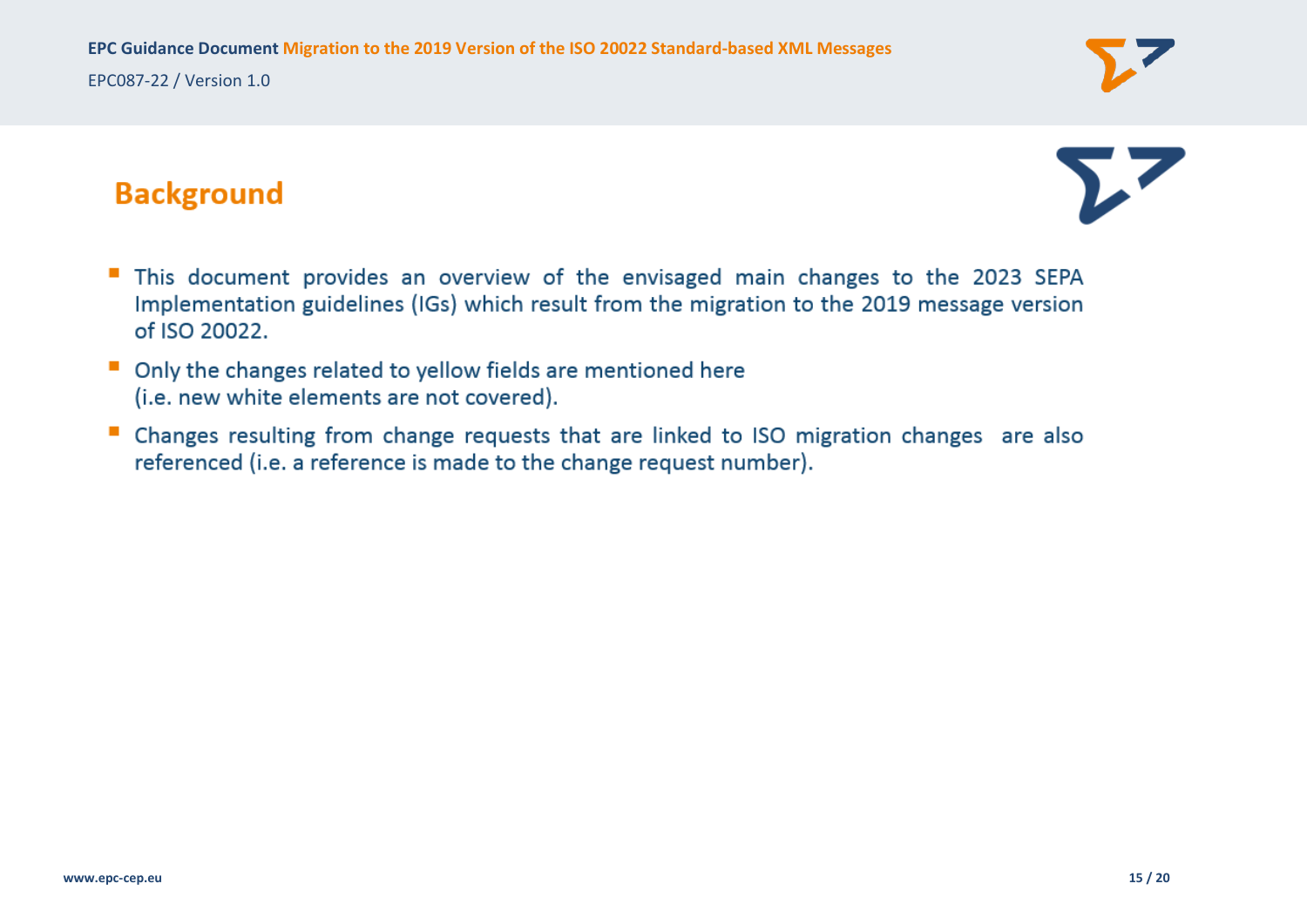

## General - Envisaged impact on ISO 20022 messages used in SEPA (1/3)

#### Inclusion of a Legal Entity identifier (LEI) as an alternative identifier for a 'non-private' party.

- EPC assessment:
	- The LEI can already be provided in the 2009 message version under 'Other' ('Identification' and 'Scheme Name').
	- As a result, two different ways of instructing the LEI are possible depending on the version of the Customer-to-PSP message received (subject to a bilateral agreement between the PSP and the customer) and hence could result in two different ways of transporting the LEI in the inter-PSP sphere (i.e. either in a dedicated 'LEI' element or in 'Other').

BIC data elements change: "BIC or BEI" (2009) replaced by "ANYBIC" (2019) and "BIC" (2009) replaced by "BICFI" (2019).

■ EPC assessment: This is already the case in some messages used in the current IGs (e.g. pacs.028 used as a request for a status update on a Recall and camt.027/camt.08 used for inquiry related messages).

#### Cardinality of "Service Level" element: Maximum 1 occurrence in version 2009 versus "n" occurrences in version 2019

■ EPC assessment: A SEPA usage rule will be included to limit the occurrence to 1.

Split between 'Party' and 'Agent' in R-messages (for example in elements 'Debtor' and 'Creditor' under 'Original Transaction Reference'): 'Party' specifies the identification of a person or an organisation, 'Agent' specifies the identification of a financial institution.

■ EPC assessment: Only 'Party' will be used in the IGs and hence a SEPA usage rule will be included to specify this.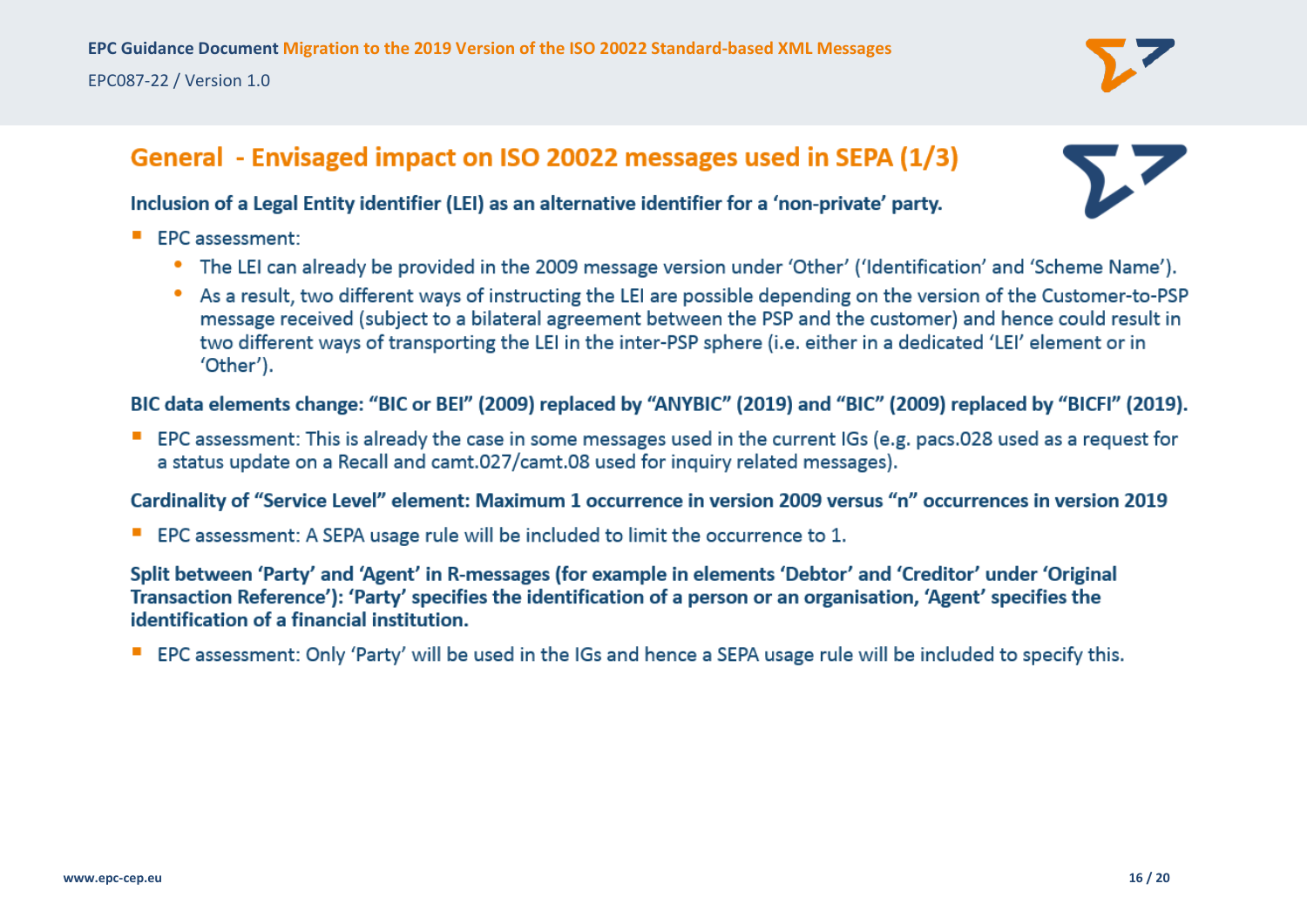## General - Envisaged impact on ISO 20022 messages used in SEPA (2/3)



#### Possibility to use a proxy for the identification of an account.

- EPC assessment: The Alias/Proxy can only be provided optionally in addition to the usual account identification (i.e. IBAN), in accordance with the 2022 Change Request #11.
- The following SEPA usage rules will be included:  $\mathcal{L}_{\mathcal{A}}$ 
	- The Alias/Proxy can only be provided here under the condition that the Originator is given the possibility to validate the IBAN linked to that Alias/Proxy, prior to the authentication of the instruction unless the Originator and the Originator PSP agreed upfront on another arrangement (e.g., through an amendment of the general terms and conditions).
	- Furthermore, the Originator PSP must have an agreement with the Originator and the Beneficiary PSP with the Beneficiary  $\bullet$ in relation to the treatment and the use of the data provided under such Alias/Proxy i.e. whether it is to be used for the purpose to initiate the transaction and/or to forward it to the Beneficiary PSP and/or the Beneficiary concerned.

#### Extension of the structured sub-elements of 'postal address'.

- EPC assessment: Currently only one of those sub-elements i.e. 'country code' is used (besides the unstructured address lines). In accordance with the 2022 Change Request #6, the 'Postal address' sub-elements (including the new ones added in the 2019 message version of ISO 20022) will be made available in the 2023 IGs. In this context the following is to be noted :
	- $\bullet$ As of November 2023: SEPA payment scheme participants must be able to support structured addresses when provided by the payment end user and/or the scheme participant; and
	- As of November 2025: payment end users can only provide structured addresses in their electronic Customer-to-PSP files at least based on the relevant EPC Customer-to-PSP IGs; and all Inter-PSP SEPA payment messages must contain a structured address (where applicable)."
- " The following SEPA usage rules will be added to element 'postal address':
	- If a 'Postal Address' sub-element other than 'Address Line' and 'Country' is used, then 'Address Line' is forbidden.
	- A combination of 'Address Line' and 'Country' is allowed. In case 'Address Line' is not used, then at least 'Town Name' and 'Country' must be used.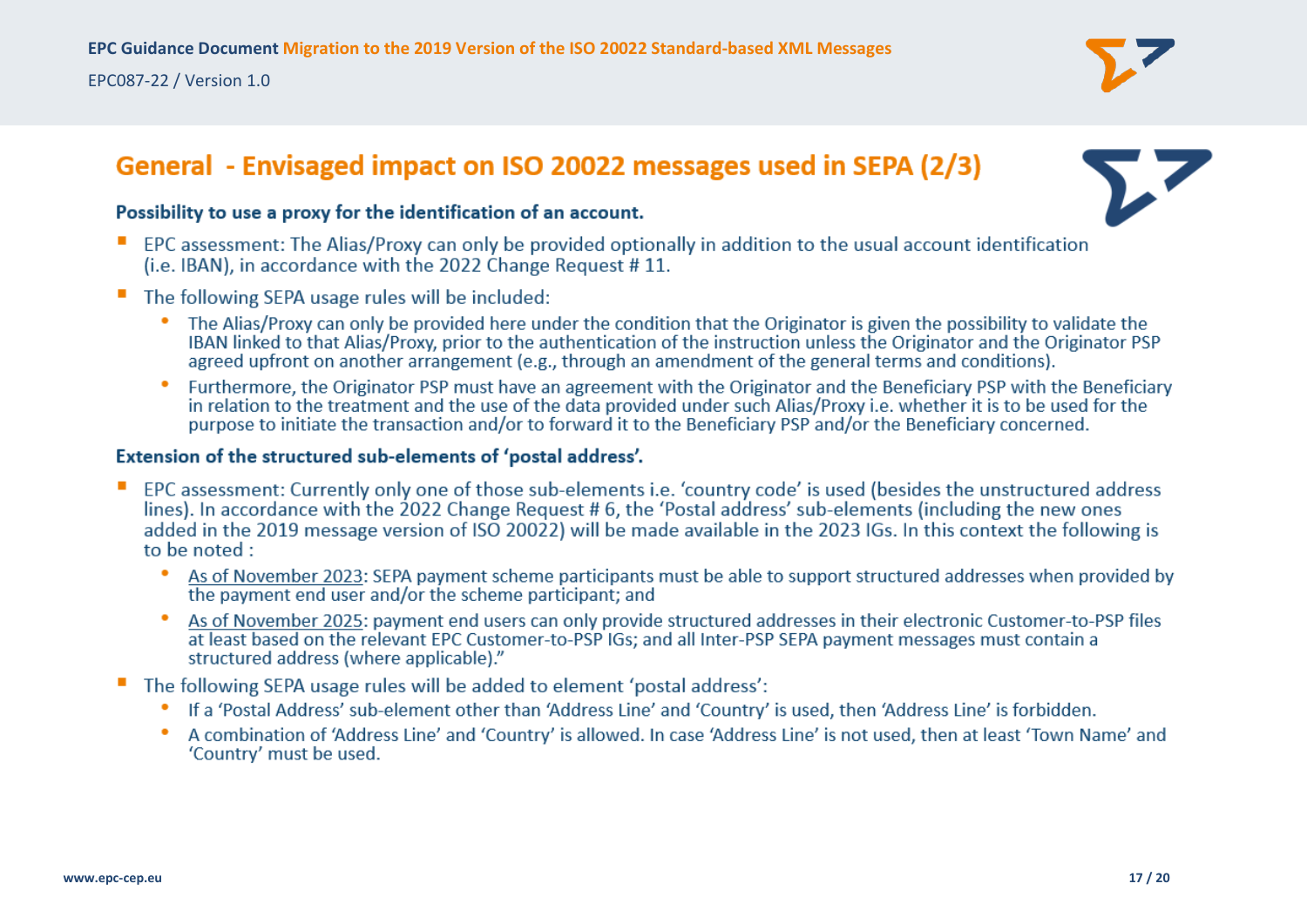### General - Envisaged impact on ISO 20022 messages used in SEPA (3/3)

Extension of element 'Structured' under 'Remittance Information' including e.g. new sub-elements 'Tax Remittance' (provides remittance information about a payment made for tax-related purposes) and 'Garnishment Remittance' (provides remittance information about a payment made for garnishment-related purposes).

EPC assessment: Impact on the Extended Remittance Information (ERI) option as the new sub-elements are to be added to the IGs in accordance with Change Request #19.

Modification of already existing sub-elements in element 'Structured' under 'Remittance Information' (e.g. 'Discount Applied Amount' now contains 'Type 'and 'Amount' and is no longer limited to one occurrence)

EPC assessment: Minor impact on ERI as the new sub-elements will appear in the XSDs where the full ISO 20022 possibilities and structure are available.

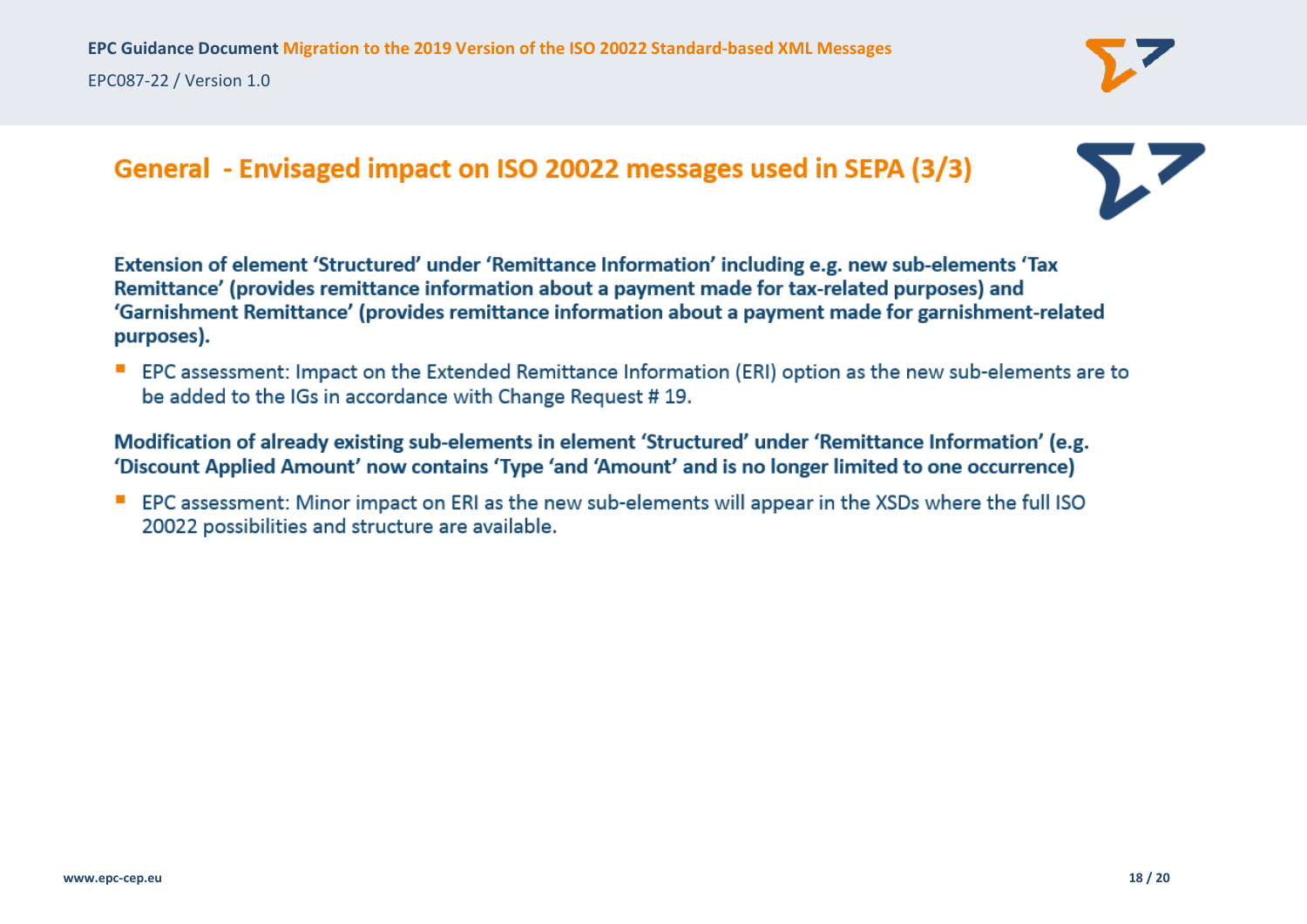## Envisaged impact on specific ISO 20022 messages used in SEPA (1/2)

Pain.002/pain.007/pacs.002/pacs.004/pacs.007/camt.029/camt.056: New sub-element 'Purpose' under 'Original Transaction Reference'.

**EPC** assessment: sub-element will be shaded yellow (as 'Purpose' is also used in the original message).

Pacs.002: Data element 'Original Group Information And Status': Maximum 1 occurrence and mandatory in version 2009 versus "n" occurrences and optional in version 2019.

■ EPC assessment: A SEPA usage rule will be included to limit the occurrence to 1.

Pacs.007: Data element 'Original Group Information' has been made optional.

**EPC** assessment: This element is used in the IGs and hence a SEPA usage rule will be added to indicate that this element is mandatory.

Camt.029: Data element 'Original Next agent' (under 'Claim Non Receipt Details') is no longer mandatory in the 2019 version.

EPC assessment: This element is currently shaded yellow in the positive response (based on the 2018 message version of camt.029) to a Claim Non-receipt as it is a mandatory ISO data element. As this is no longer the case in the 2019 ISO message version, the data element will be shaded white.

Pain.009/pain.010/pain.011/pain.012: New mandatory data element 'Tracking Indicator' ("Specifies whether the direct debit instructions should be automatically re-submitted periodically when bilaterally agreed").

**EPC** assessment: Data element will be shaded yellow.